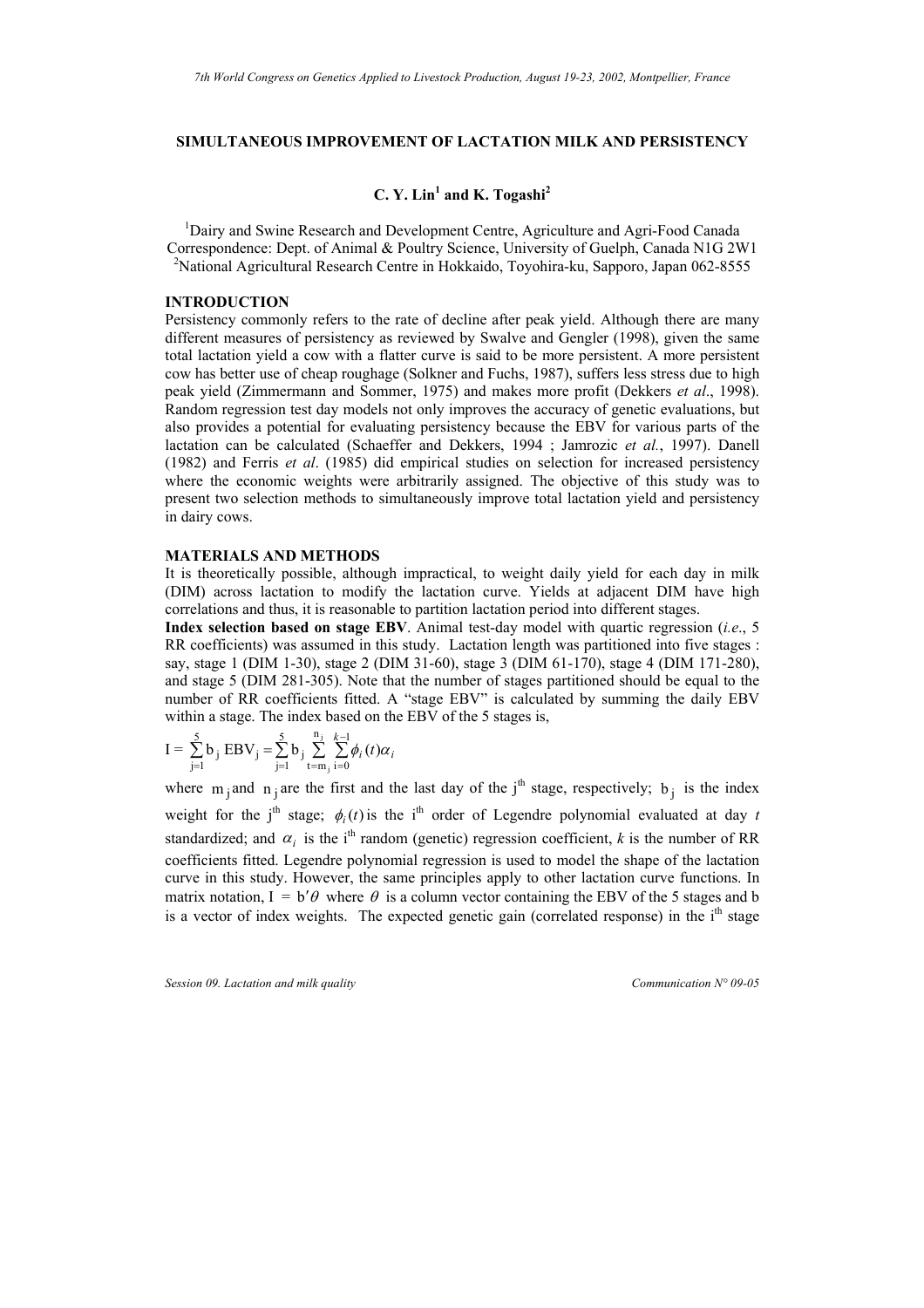due to selection on I is  $\Delta G_i = b_{FBV \bullet i}$  (sel. diff.) = Cov (EBV<sub>i</sub>, I)( $i / \sigma_i$ ) where i is selection intensity. Consequently, the expected genetic gains for the 5 stages due to selection on I are,

|  |  |  | $\lceil \Delta G_1 \rceil$ $\lceil \pmb{1}' \Phi^1 K \Phi^1 \pmb{1} \pmb{1}' \Phi^1 K \Phi^2 \pmb{1} \pmb{1}' \Phi^1 K \Phi^3 \pmb{1} \pmb{1}' \Phi^1 K \Phi^4 \pmb{1} \pmb{1}' \Phi^1 K \Phi^5 \pmb{1} \rceil \lceil b_1 \rceil$                                    |  |
|--|--|--|----------------------------------------------------------------------------------------------------------------------------------------------------------------------------------------------------------------------------------------------------------------------|--|
|  |  |  | $ \Delta G_2 $ $ 1'\Phi^2 K \Phi^1 $ 1 $1'\Phi^2 K \Phi^2$ 1 $1'\Phi^2 K \Phi^3$ 1 $1'\Phi^2 K \Phi^4$ 1 $1'\Phi^2 K \Phi^5$ 1 $  b_2  $                                                                                                                             |  |
|  |  |  | $ \Delta G_3  =  \mathbf{1}' \Phi^3 K \Phi^1 \mathbf{1} \mathbf{1}' \Phi^3 K \Phi^2 \mathbf{1} \mathbf{1}' \Phi^3 K \Phi^3 \mathbf{1} \mathbf{1}' \Phi^3 K \Phi^4 \mathbf{1} \mathbf{1}' \Phi^3 K \Phi^5 \mathbf{1}   b_3   \tilde{d} / \sigma_1$                    |  |
|  |  |  | $ \Delta G_4 $   $ {\bf 1}' \Phi^4 K \Phi^1 {\bf 1}$ 1' $\Phi^4 K \Phi^2 {\bf 1}$ 1' $\Phi^4 K \Phi^3 {\bf 1}$ 1' $\Phi^4 K \Phi^4 {\bf 1}$ 1' $\Phi^4 K \Phi^5 {\bf 1}    b_4$                                                                                      |  |
|  |  |  | $\lfloor \Delta G_5 \rfloor$ $\lfloor \mathbf{1}'\Phi^5 K \Phi^1 \mathbf{1} \mathbf{1}' \Phi^5 K \Phi^2 \mathbf{1} \mathbf{1}' \Phi^5 K \Phi^3 \mathbf{1} \mathbf{1}' \Phi^5 K \Phi^4 \mathbf{1} \mathbf{1}' \Phi^5 K \Phi^5 \mathbf{1} \rfloor \lfloor b_5 \rfloor$ |  |

 $\Delta =$  Gb (i /  $\sigma_1$ ) where vector  $\Delta$  contains the genetic gains for the 5 stages and G is the genetic covariance matrix of the 5 stages. Since  $i/\sigma_1$  is a constant for all stages and can be dropped, where K is the genetic covariance matrix of RR coefficients, matrix  $\Phi^i$  contains the Legendre polynomials of the  $i<sup>th</sup>$  stage, and **1** is a summing vector of 1 with a dimension equal to the number of days in the corresponding stage. The above equation can be written as the solution to the index equations becomes  $b = G^{-1} \Delta$ . Some countries such as Canada and Finland use random regression test day model in national genetic evaluations. Therefore, matrix G and vector ∆ can be determined to solve for vector b.

Selection for increased rate of ascent to the peak would result in a greater rate of descent after peak (Batra *et al*., 1987). Thus, the rate of ascent in stage 1 is restricted to zero change in order to improve persistency. Peak yield usually occurs in stage 2 where cows suffer negative energy balance. Therefore, the genetic change in stage 2 is set to zero to avoid extra stress. The last stage (days 281 to 305) is so short that it is restricted to zero change. Basically, the index is designed to improve stage 3 (days 61 to 170) and stage 4 (days 171 to 280) while holding zero changes in stages 1, 2 and 5. As an example, annual genetic gain is 140 kg EBV for milk yield in Canada (CDN website, 2001), we may improve stage 3 by 72 kg EBV and stage 4 by 68 kg EBV. Thus, the prespecified genetic changes for the 5 stages become  $\Delta' = \begin{bmatrix} 0 & 0 & 72 & 68 & 0 \end{bmatrix}$ where the elements of ∆ sum to annual genetic gain of 140 kg EBV.

**Index selection based on random regression coefficients**. The shape of a cow's lactation curve is determined by a unique set of RR coefficients, thus offering a possibility of modifying the lactation curve by direct selection on the RR coefficients. Let S be a  $(5 \times 5)$  matrix with  $(i,j)$ element equal to the sum of the j<sup>th</sup> order Legendre polynomial ( $j = 0, 1, 2, 3$  or 4) of the i<sup>th</sup> stage  $(i = 1, 2, 3, 4 \text{ or } 5)$ . The i<sup>th</sup> row of S is equal to 1' $\Phi^i$ . Let  $\alpha$  be a column vector containing  $\alpha_0, \alpha_1, \alpha_2, \alpha_3$  and  $\alpha_4$  for the typical curve. The stage EBVs of a cow are  $\theta = S\alpha$  and the lactation EBV is  $1'\theta = 1'S\alpha$ . The index based on RR coefficients is defined as,

 $I^* = b_0^* \alpha_0 + b_1^* \alpha_1 + b_2^* \alpha_2 + b_3^* \alpha_3 + b_4^* \alpha_4 = \alpha' b^*$ 

The expected response in  $\alpha_i$  due to selection on I<sup>\*</sup> is  $\Delta \alpha_i = \text{Cov}(\alpha_i, I^*) (\bar{i} / \sigma_{I^*})$ . It follows that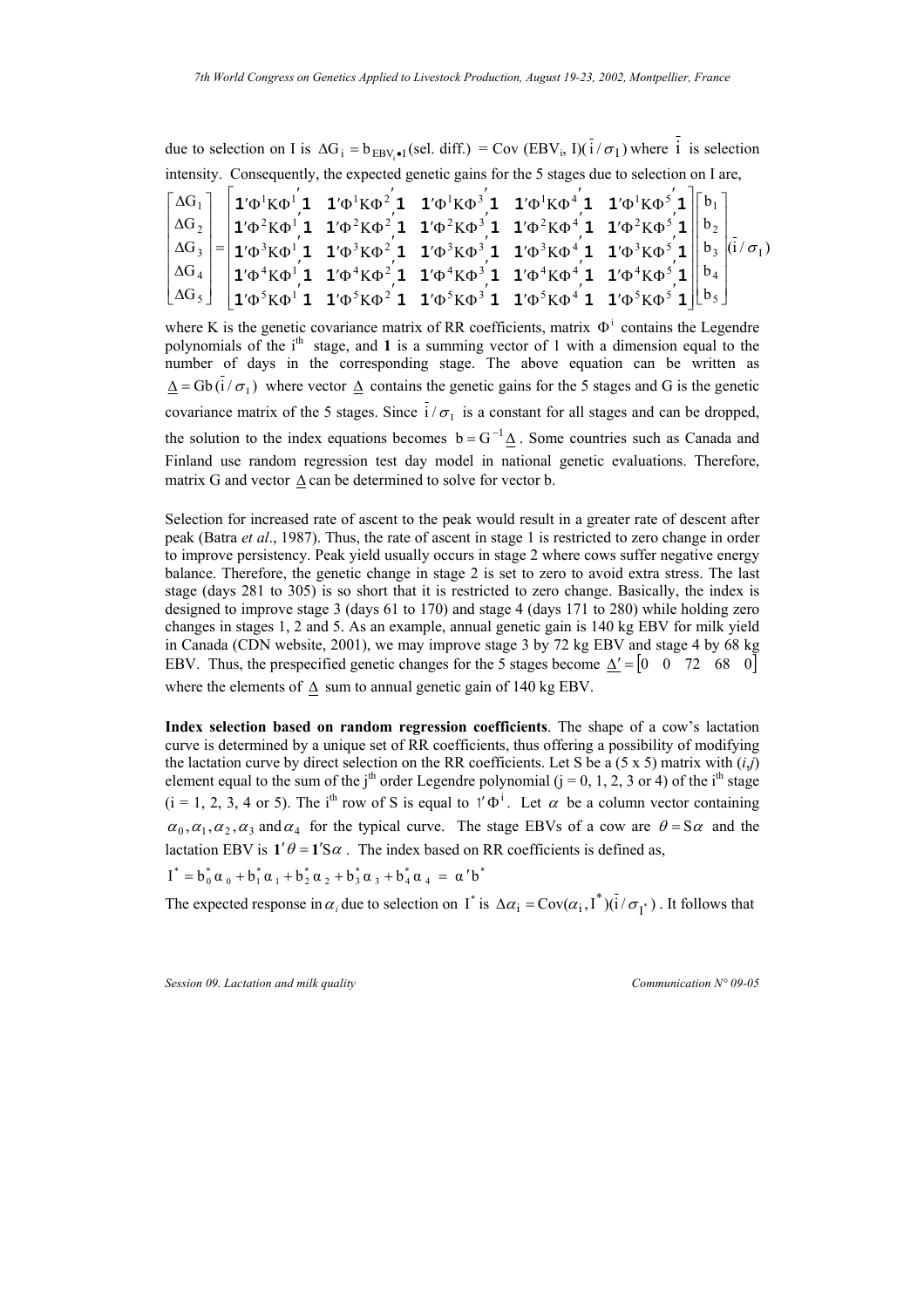$$
\begin{bmatrix}\n\Delta\alpha_0 \\
\Delta\alpha_1 \\
\Delta\alpha_2 \\
\Delta\alpha_3 \\
\Delta\alpha_4\n\end{bmatrix} = \begin{bmatrix}\n\sigma_{\alpha_0}^2 & \sigma_{\alpha_0\alpha_1} & \sigma_{\alpha_0\alpha_2} & \sigma_{\alpha_0\alpha_3} & \sigma_{\alpha_0\alpha_4} \\
\sigma_{\alpha_1\alpha_0} & \sigma_{\alpha_1}^2 & \sigma_{\alpha_1\alpha_2} & \sigma_{\alpha_1\alpha_3} & \sigma_{\alpha_1\alpha_4} \\
\sigma_{\alpha_2\alpha_0} & \sigma_{\alpha_2\alpha_1} & \sigma_{\alpha_2}^2 & \sigma_{\alpha_2\alpha_3} & \sigma_{\alpha_2\alpha_4} \\
\sigma_{\alpha_3\alpha_0} & \sigma_{\alpha_3\alpha_1} & \sigma_{\alpha_3\alpha_2} & \sigma_{\alpha_3}^2 & \sigma_{\alpha_3\alpha_4} \\
\sigma_{\alpha_4\alpha_0} & \sigma_{\alpha_4\alpha_1} & \sigma_{\alpha_4\alpha_2} & \sigma_{\alpha_4\alpha_3} & \sigma_{\alpha_4}^2\n\end{bmatrix} \begin{bmatrix}\nb_0^* \\
b_1^* \\
b_2^* \\
b_3^* \\
b_4^*\n\end{bmatrix} (\vec{i}/\sigma_{\vec{i}})
$$

where  $\Delta \alpha_i = \overline{\alpha_i^*} - \overline{\alpha_i}$  mean difference in the i<sup>th</sup> order RR coefficient after and before selection. This set of equations can be expressed as  $\Delta_{\alpha} = Kb^* (\bar{i} / \sigma_{I^*})$ . Since  $\bar{i} / \sigma_{I^*}$  is a constant and can be dropped, the index coefficients for I<sup>\*</sup> finally become  $b^* = K^{-1} \Delta_{\alpha}$  where  $\underline{\Delta}_{\alpha}=\begin{bmatrix} \overline{\alpha}_0^* & \overline{\alpha}_1^* & \overline{\alpha}_2^* & \overline{\alpha}_3^* & \overline{\alpha}_4^* \end{bmatrix}' - \begin{bmatrix} \overline{\alpha}_0 & \overline{\alpha}_1 & \overline{\alpha}_2 & \overline{\alpha}_3 & \overline{\alpha}_4 \end{bmatrix}' = \overline{\alpha}^* - \overline{\alpha}$ 

After one cycle of selection based on I<sup>\*</sup>, the expected stage EBVs are  $\overline{\theta}^* = S \overline{\alpha}^* = \overline{\theta} + \Delta$  and the expected RR coefficients are  $\overline{\alpha}^* = S^{-1} \overline{\theta}^* = S^{-1} (\overline{\theta} + \Delta)$ . Therefore,

$$
\underline{\Delta}_{\alpha} = \overline{\alpha}^* - \overline{\alpha} = S^{-1}\overline{\theta}^* - S^{-1}\overline{\theta} = S^{-1}(\overline{\theta}^* - \overline{\theta}) = S^{-1}\underline{\Delta}
$$

This shows that the determination of  $\Delta_{\alpha}$  depends upon the prior information on  $\Delta$  and the genetic changes in RR coefficients and stage EBVs can be readily converted from each other.

**Relationship between I and I<sup>\*</sup>.** Because of G = SKS', it follows that 
$$
K = S^{-1}GS^{-1}
$$
.  
\n $I^* = \alpha' b^* = \alpha'[K^{-1} \underline{\Delta}_\alpha] = \alpha'[(S^{-1}GS^{-1})^{-1} (S^{-1} \underline{\Delta})] = \alpha'[S'G^{-1} \underline{\Delta}] = \alpha'[S'b] = \theta'b = I$ 

This proved that the two selection procedures are equivalent and  $b^* = S'b$  permits an easy conversion between vectors b\* and b.

#### **RESULTS AND DISCUSSION**

It is good practice to assign equal number of DIM to those stages under modification. For example, this study aims to modify stages 3 and 4 and thus, these two stages are assigned 110 days each. The varying length of the stages could be taken into account by using the average daily EBV of each stage. Since the goal is to reduce the rate of decline after the peak (stage 2), the average daily EBV of each stage should be in order of stage  $2 >$  stage  $3 >$  stage  $4 >$  stage 5. There are numerous ways of partitioning the lactation length and distributing the genetic gains between different stages. Optimal combination of these two factors merits further study.

The derivation of the two selection procedures is based on prior knowledge of annual genetic gains from national genetic evaluations. When there is no prior knowledge of genetic gains, the relative proportion of genetic gains between stages could replace the actual genetic changes in  $\Delta$ . For example, the use of  $\Delta' = \begin{bmatrix} 0 & 0 & 1.1 & 1 & 0 \end{bmatrix}$  implies that there are zero genetic changes in stages 1, 2 and 5 and the rate of genetic improvement between stages 3 and 4 is 1.1:1. Proportional restriction needs to take into account the unequal interval of the stages.